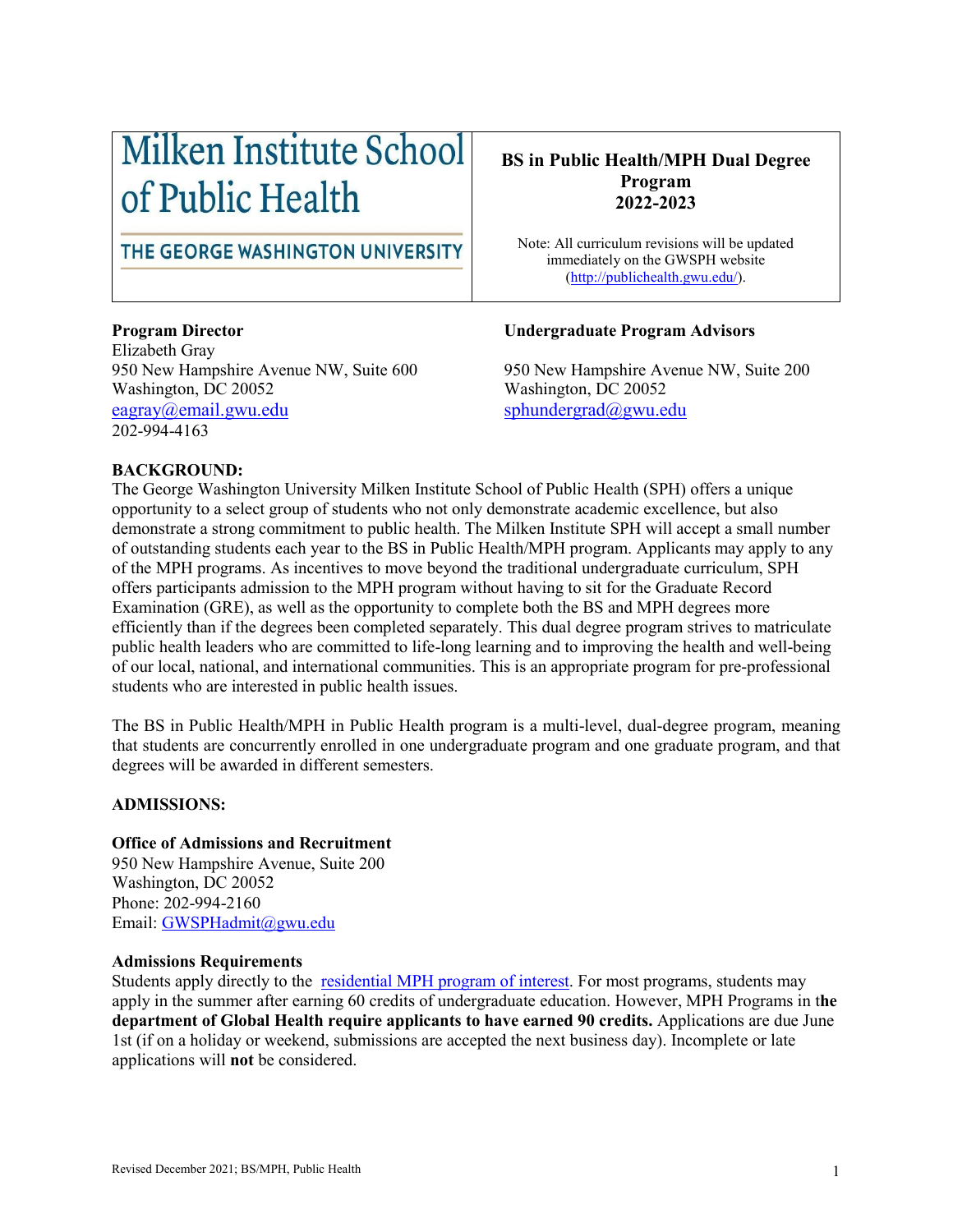Students must be admitted to the Milken Institute School of Public Health and have declared a major in Public Health before applying to the BS/MPH dual degree program. To be considered for admission to the BS/MPH program, students must:

- Have completed PUBH 1101 with a grade of C- or better, and
- Have a cumulative GPA of at least 3.3

Students transferring internally to the School of Public Health from other GW schools must also:

- Submit their transfer request to the Registrar by October 15 of their second year (or their third year, for Global Health – MPH program applicants) AND
- Declare a public health major by the following February 15 to be eligible to apply for the BS/MPH program.

Students admitted by their department of choice to the BS/MPH in Public Health program are considered to be **provisionally admitted**. Admission is conditional upon earning a grade of **B** or higher in PUBH 6002, 6003, 6007, and 6011. Students who do not obtain a grade of B or higher in all four courses will remain a BSPH major, but may not be eligible to continue in the BS in Public Health/MPH dual degree program. The decision whether the student may continue with the BSPH/MPH program resides with the student's MPH department. Departments may also rescind admission into the MPH program if a student is placed on probation or suspended before completing their BSPH degree.

It is **strongly** recommended that students receive guidance about the dual degree program before applying. Students may receive guidance from the BS/MPH Undergraduate Academic Advisor, Paige Hammond, at [paigehammond@gwu.edu.](mailto:justin_s@email.gwu.edu) Please email her to schedule an appointment to discuss the program.

The link to the online application form is made available three weeks prior to the admission deadline at [http://publichealth.gwu.edu/programs/public-health-bsmph.](http://publichealth.gwu.edu/programs/public-health-bsmph) A complete application includes:

- 1. A personal statement;
	- a. The statement of purpose should explain how you became interested in your field of choice; the contribution you hope to make to your field; and how you believe GW's program will help you reach your career goals. If there is anything unusual in your transcripts, standardized testing, or resume that you wish to explain to the admissions committee, please include this information in your Statement of Purpose.
- 2. Two BS/MPH evaluation forms completed by faculty;
- 3. Your resume;
- 4. Your unofficial transcript from Banner (Admissions will cross-check it against an official copy);
- 5. Students applying to the Department of Epidemiology **must** have completed MATH 1220 or higher **OR** STAT 1051, 1053, 1127 or higher;
- 6. Students applying to the Department of Biostatistics and Bioinformatics **must** have earned a B or better in Calculus I (MATH 1220 or 1231).
- 7. GRE scores, if you choose to submit them. *(GRE or other standardized test scores are not required for admission. However, applicants may submit standardized test scores if they feel that including this information will enhance their application).*

No student is considered to have declared a BS in Public Health/MPH until this process is completed and the student has received, and returned signed, the letter of acceptance from the GWSPH Office of Recruitment and Admissions. Thereafter, students receive guidance from the Undergraduate Academic Advisor **and their MPH faculty advisor**. Students are strongly encouraged to receive academic guidance from the Undergraduate Academic Advisor prior to registration in all subsequent undergraduate semesters. Students follow the prescribed curriculum effective in the year that he/she matriculates into the BS in Public Health/MPH program. The student, with the assistance of the Undergraduate Academic Advisor, is responsible for managing the undergraduate degree requirements and the five crossover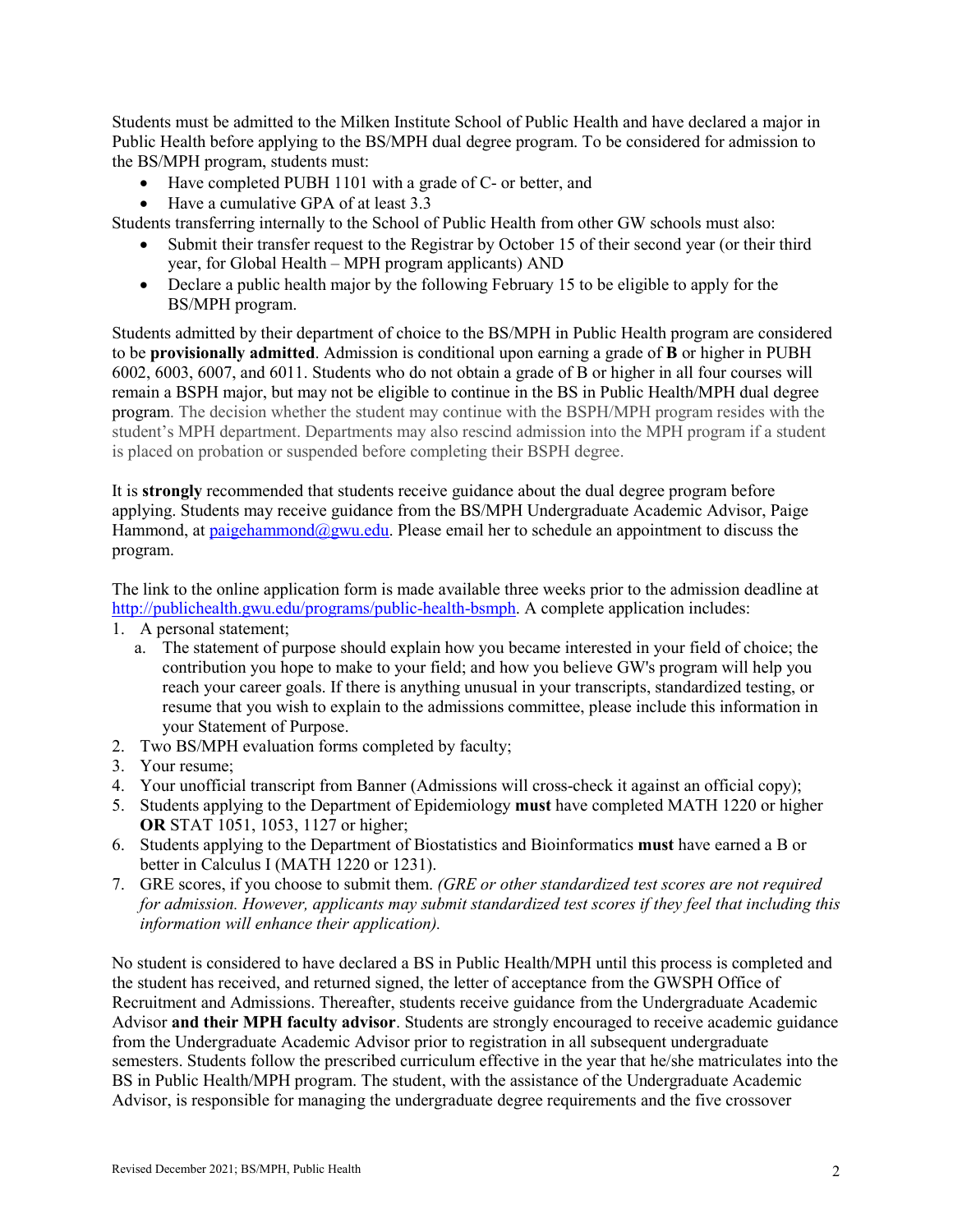graduate courses. The student will work with the MPH faculty advisor to plan the graduate degree coursework beyond the crossover courses.

### **BS/MPH GRADUATION REQUIREMENTS**

- 1. **Total Credit Requirement**. 120 credits are required for the BS degree, which includes 12 crossover credits from the MPH core; an additional 33 graduate credits are required for the MPH degree. To qualify for undergraduate financial aid and scholarships, at least 51% of the credits students enroll in each semester during their undergraduate studies must be undergraduate credits.
- 2. **Course Requirements**. Successful completion of the undergraduate program is required for the BS degree, and completion of the remaining graduate Core Courses and the Program-Specific Courses are required for the MPH degree.
- 3. **Grade Point Requirement**. A 3.0 (B average) overall grade point average is required for graduate courses.
- 4. **Time Limit Requirement**. The MPH portion of the degree must be completed within 5 years of matriculation into the dual degree.
- 5. **Leave of Absence Policy:** BS/MPH students are permitted to take a one semester (fall or spring) leave of absence upon graduating from the undergraduate program and before fully matriculating into the MPH portion of the program. Students must contact their academic advisor in order to take a leave of absence.
- 6. **Transfer Credit Policy**. In accordance with undergraduate and graduate established policies.
- 7. **Comply with policies and procedures** as outlined in the University and SPH requirements. After completing the BS degree, students will follow all graduate policies outlined in the University Bulletin and the SPH Student Handbook. Pay particular attention to the SPH requirements to complete human research training [\(CITI training\)](https://www.citiprogram.org/), to complete 16 hours of advisor-approved, public health-related [professional enhancement](https://publichealth.gwu.edu/sites/default/files/downloads/Professional%20Enhancement%20Policy%20Form%20122018.pdf) activities (8 hours *before* completing the BSPH and *another* 8 hours before completing the MPH), and to pass the [Academic Integrity Quiz.](https://publichealth.gwu.edu/integrity)

**Prerequisite Requirements:** *Please note that these are prerequisites for required core courses, rather than prerequisites to apply to the program.*

| <b>Required Course</b> | Prerequisite(s)                                                 |  |  |
|------------------------|-----------------------------------------------------------------|--|--|
| <b>PUBH 2110</b>       | BISC 1005*, 1006*, 1007*, 1008*, 1111*, or 1112*, or HONR 1033* |  |  |
|                        | (Biology topics only)                                           |  |  |
| <b>PUBH 3130</b>       | ECON 1011- Principles of Economics I* (Microeconomics)          |  |  |
| <b>PUBH 3133</b>       | <b>Restricted to Juniors and Seniors</b>                        |  |  |
| <b>PUBH 3135W</b>      | PUBH 1101 - Introduction to Public Health and Health Services   |  |  |
|                        | <b>Restricted to Juniors and Seniors</b>                        |  |  |
| <b>PUBH 4140W</b>      | PUBH 1101,<br>$\bullet$                                         |  |  |
|                        | PUBH 2110,<br>$\bullet$                                         |  |  |
|                        | PUBH 6007 (or PUBH 2112),<br>$\bullet$                          |  |  |
|                        | PUBH 6002 (or PUBH 2142),<br>$\bullet$                          |  |  |
|                        | PUBH 6003 (or PUBH 3131),<br>$\bullet$                          |  |  |
|                        | PUBH 3130,<br>$\bullet$                                         |  |  |
|                        | PUBH 3135W,<br>$\bullet$                                        |  |  |
|                        | Research Methods Selective, AND<br>$\bullet$                    |  |  |
|                        | PUBH 6011 (or PUBH 3132), and/or PUBH 3133.                     |  |  |
|                        |                                                                 |  |  |
|                        | <b>Restricted to Seniors only</b>                               |  |  |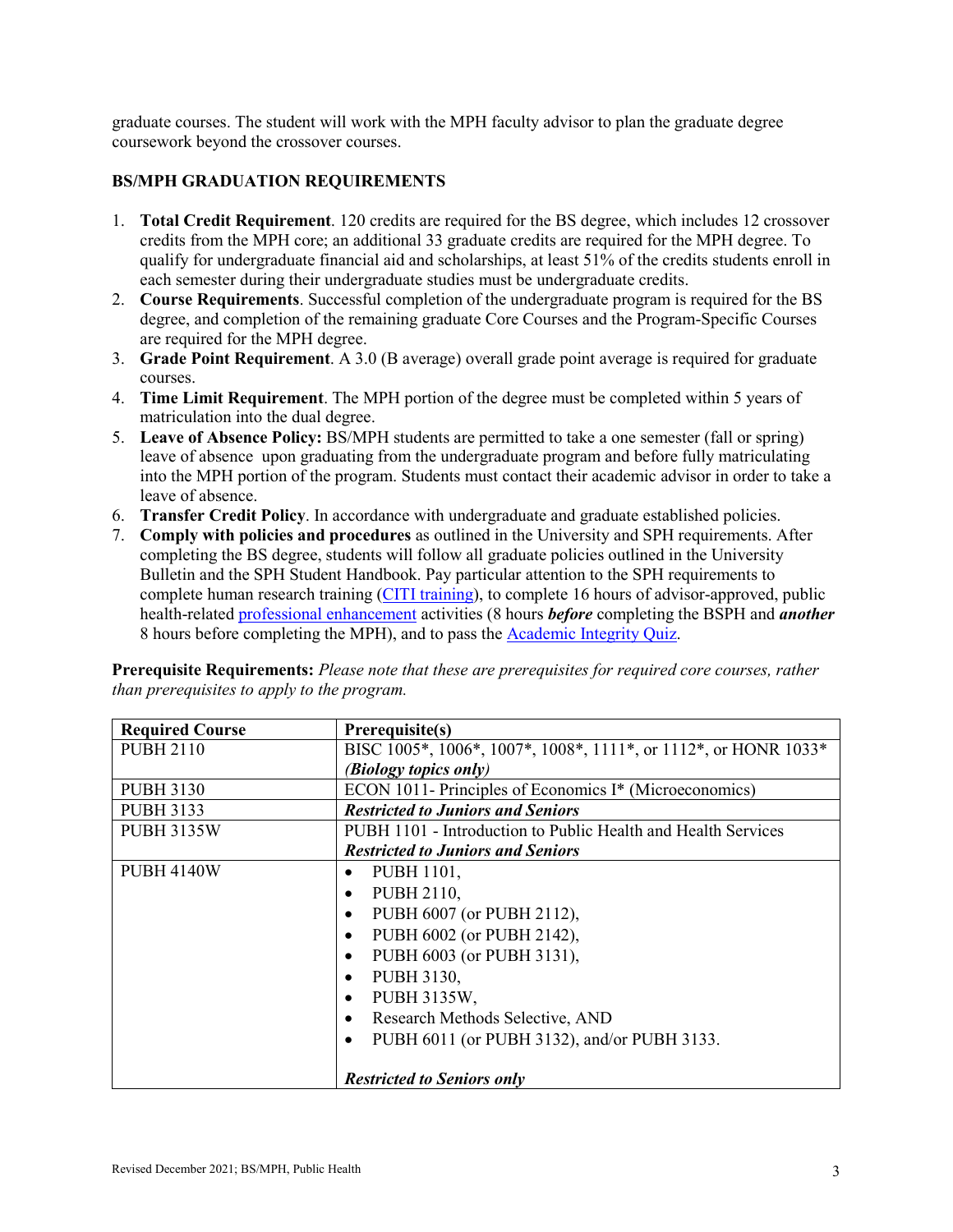| PUBH 6003 | While not a pre-requisite, it is <b>strongly</b> recommended that students |  |  |
|-----------|----------------------------------------------------------------------------|--|--|
|           | take PUBH 6002 (or PUBH 2142) <i>prior</i> to enrolling in PUBH 6003       |  |  |

\*These courses also count as GenEd requirements.

# **Credit Distribution**

| <b>BS</b> in Public Health/MPH Credit Distribution Chart                               |                |  |  |
|----------------------------------------------------------------------------------------|----------------|--|--|
| Category                                                                               | <b>Credits</b> |  |  |
| <b>BS</b> General Education Requirements                                               | 19-20          |  |  |
| BS Public Health Core Course Requirements (Includes 12 graduate crossover credits)     | 34             |  |  |
| <b>BS SPH Guided Electives</b>                                                         | 12             |  |  |
| <b>BS</b> Additional Electives                                                         | 53-54          |  |  |
| <b>BS</b> Total Credits                                                                | 120            |  |  |
| <b>MPH Total Credits</b>                                                               | 33             |  |  |
| <b>BS/MPH Total Credits (120 BSPH credits plus 33 MPH credits = 153 total credits)</b> | 153            |  |  |

| <b>BS Public Health Core Course Requirements and Graduate Substitutions</b>                                |                         |                                                                         |  |  |  |  |
|------------------------------------------------------------------------------------------------------------|-------------------------|-------------------------------------------------------------------------|--|--|--|--|
| <b>Public Health Core Courses (22 credits)</b>                                                             |                         |                                                                         |  |  |  |  |
| <b>Required Courses</b>                                                                                    | <b>Credits</b>          | <b>Title</b>                                                            |  |  |  |  |
| <b>PUBH 1010</b>                                                                                           | 1                       | First-Year Experience in Public Health                                  |  |  |  |  |
| <b>PUBH 1101</b>                                                                                           | 3                       | Introduction to Public Health and Health Services                       |  |  |  |  |
| <b>PUBH 2110</b>                                                                                           | $\overline{\mathbf{3}}$ | Public Health Biology                                                   |  |  |  |  |
| <b>PUBH 3130</b>                                                                                           | 3                       | Management and Economics of Health Services                             |  |  |  |  |
| <b>PUBH 3133</b>                                                                                           | $\overline{3}$          | Global Health and Development                                           |  |  |  |  |
| <b>PUBH 3135W</b>                                                                                          | $\overline{3}$          | Health Policy                                                           |  |  |  |  |
| <b>PUBH 4140W</b>                                                                                          | 3                       | Senior Seminar                                                          |  |  |  |  |
| <b>Research Methods</b><br>Selective - choose 1                                                            | 3                       |                                                                         |  |  |  |  |
| Course <sup><math>\land</math></sup> :                                                                     |                         |                                                                         |  |  |  |  |
| <b>PUBH 3199</b>                                                                                           |                         | Research Methods in Public Health                                       |  |  |  |  |
| <b>EXNS 3111W</b>                                                                                          |                         | <b>Exercise and Nutrition Sciences Research Methods</b>                 |  |  |  |  |
| Alternative research methods courses will be considered with advanced approval of the Program<br>Director. |                         |                                                                         |  |  |  |  |
|                                                                                                            | 22                      | <b>Total Undergraduate Core Credits</b>                                 |  |  |  |  |
|                                                                                                            |                         | Graduate Substitutions/Crossover Credits from the MPH Core (12 credits) |  |  |  |  |
| <b>MPH Core Course</b>                                                                                     | <b>Credits</b>          | <b>Course Title/Explanation for Substitution</b>                        |  |  |  |  |
| <b>PUBH 6007</b>                                                                                           | $\overline{2}$          | Social and Behavioral Approaches to Public Health                       |  |  |  |  |
|                                                                                                            |                         | (Replaces PUBH 2112 Principles of Health Education and                  |  |  |  |  |
|                                                                                                            |                         | Health Promotion [3 credits] in the BS Public Health Core)              |  |  |  |  |
| PUBH 6002**                                                                                                | $\overline{3}$          | Biostatistical Applications for Public Health (Replaces PUBH            |  |  |  |  |
|                                                                                                            |                         | 2142 Introduction to Biostatistics for Public Health [3 credits]        |  |  |  |  |
|                                                                                                            |                         | in the BS Public Health Core)                                           |  |  |  |  |
| <b>PUBH 6003</b>                                                                                           | 3                       | Principles and Practice of Epidemiology                                 |  |  |  |  |
|                                                                                                            |                         | (Replaces PUBH 3131 Epidemiology: Measuring Health and                  |  |  |  |  |
|                                                                                                            |                         | Disease [3 credits] in the BS Public Health Core)                       |  |  |  |  |
| <b>PUBH 6011</b>                                                                                           | $\overline{3}$          | Principles of Environmental Health Sciences (Replaces PUBH              |  |  |  |  |
|                                                                                                            |                         | 3132 Health and Environment [3 credits] in the BS Public                |  |  |  |  |
|                                                                                                            |                         | Health Core)                                                            |  |  |  |  |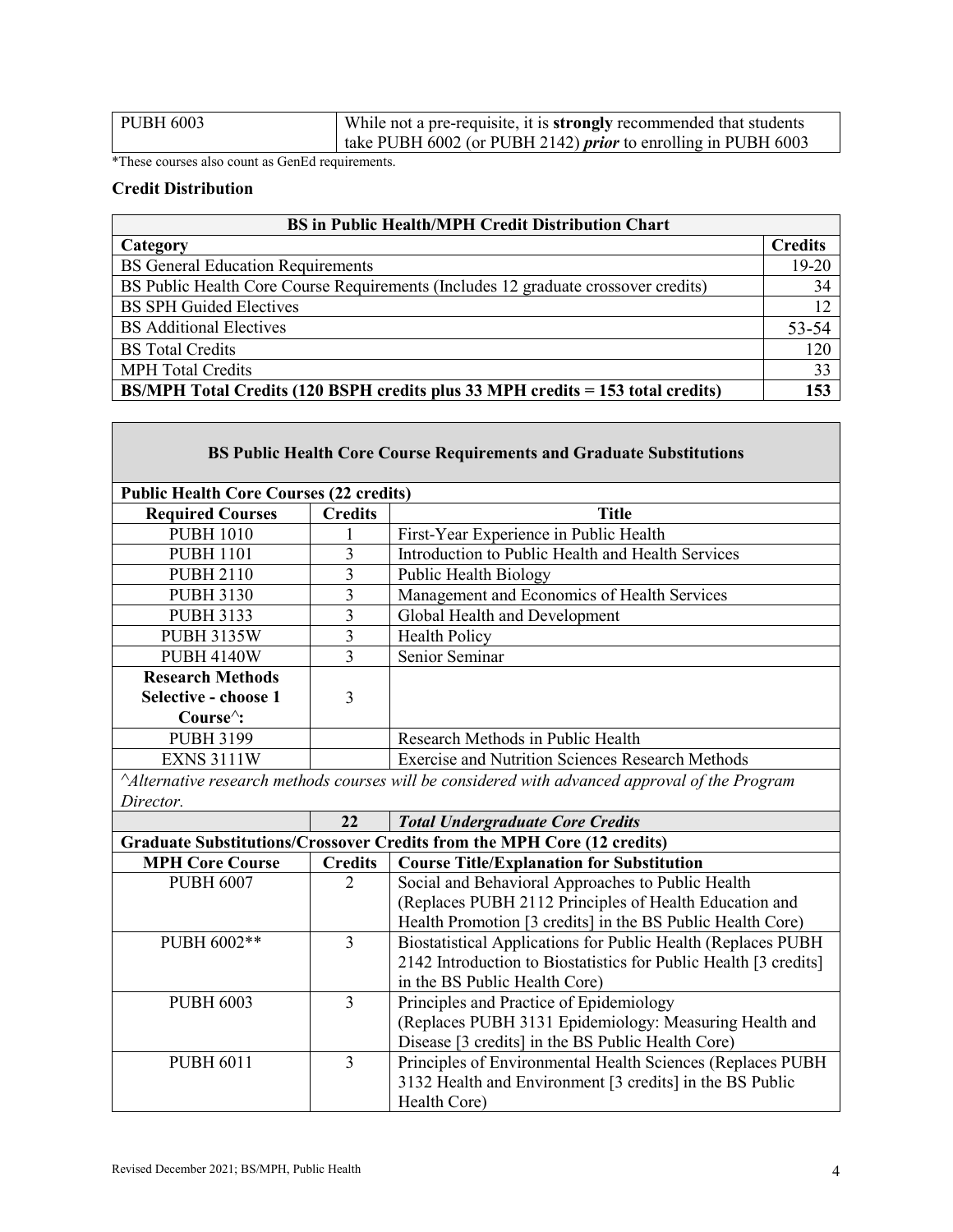| <b>PUBH 6021</b> | <b>Essentials of Public Health Practice and Leadership I</b> |  |
|------------------|--------------------------------------------------------------|--|
|                  | <b>Total Graduate Crossover Credits</b>                      |  |
|                  | <b>TOTAL CORE PUBLIC HEALTH CREDITS</b>                      |  |

\*\*Students should, but are not required to, take PUBH 6002 before taking PUBH 6003.

| MPH Core Course Requirements (beyond the crossover courses)*                  |                                                                    |                |                         |  |  |
|-------------------------------------------------------------------------------|--------------------------------------------------------------------|----------------|-------------------------|--|--|
| Begin Planning Your Practicum after Completing the First Half of Your Program |                                                                    |                |                         |  |  |
| <b>Required Core Course</b>                                                   |                                                                    |                | <b>Semester Offered</b> |  |  |
| <b>PUBH 6000</b>                                                              | MPH Applied Practice Experience (Practicum)                        | $\Omega$       | Summer, Fall, Spring    |  |  |
| <b>PUBH 6009</b>                                                              | Fundamentals of Program Evaluation                                 | 2              | Summer, Fall, Spring    |  |  |
| <b>PUBH 6012</b>                                                              | Fundamentals of Health Policy                                      | $\mathfrak{D}$ | Summer, Fall, Spring    |  |  |
| <b>PUBH 6022</b>                                                              | Managing Organizations and Influencing<br>Systems in Public Health |                | Summer, Fall, Spring    |  |  |
| <b>PUBH 6023</b>                                                              | Interprofessional Education Experience (IPE)                       |                | Summer, Fall, Spring    |  |  |
| PUBH 6xxx                                                                     | Culminating Experience/MPH Capstone                                |                | Summer, Fall, Spring    |  |  |
|                                                                               | <b>Total</b>                                                       | 7              |                         |  |  |

\*Students cannot take PUBH 6000, 6023, or the Culminating Experience course before completing the BSPH degree and matriculating to the MPH program. Students can and are encouraged to take any other courses in the MPH core, program core, or program electives once admitted to the BS/MPH program and while still completing undergraduate requirements. However, graduate-level credits beyond the 12 credits of specified crossover BS/MPH credits will be counted toward EITHER the undergraduate 120-credit requirement for graduation or the 33 credit requirement for the MPH degree, but CANNOT be counted toward both.

#### **Waive and Replace and Course Substitution Policies:**

- BS in Public Health/MPH students should take PUBH 6007. PUBH 2112 will not be counted toward the MPH requirement as a waive/replace for PUBH 6007. If a BS/MPH student takes PUBH 2112, they will also need to take PUBH 6007 at some point during their MPH program but will not be able to earn BSPH crossover credit for it.
- BS in Public Health/MPH students should take PUBH 6011. PUBH 3132 will not be counted toward the MPH requirement as a waive/replace for PUBH 6011. If a BS/MPH student takes PUBH 3132, they will also need to take PUBH 6011 at some point during their MPH program but will not be able to earn BSPH crossover credit for it.
- BS in Public Health/MPH students who receive an A or A- in PUBH 3135W (Health Policy) may, with their MPH advisor's approval, waive and replace PUBH 6012 by enrolling in 2 credits of preapproved graduate electives.
- BS in Public Health/MPH students who take PUBH 3131 (Epidemiology) instead of PUBH 6003 and receive a B or better may, with their MPH advisor's approval, waive and replace PUBH 6003 with 3 credits of pre-approved graduate electives.
- BS in Public Health/MPH students who take PUBH 2142 (Introduction to Biostatistics) instead of PUBH 6002 and receive an A may, with their MPH advisor's approval, waive and replace PUBH 6002 with 3 credits of pre-approved graduate electives.

For MPH program guides, course descriptions and registration information, please go to the website: [http://publichealth.gwu.edu/academics.](http://publichealth.gwu.edu/academics) Please refer to the relevant MPH Program Guide for your program-specific curricular and graduation requirements.

Students are responsible for reviewing and understanding the policies and requirements as outlined in the Undergraduate and Graduate Student Handbooks, which can be found here: